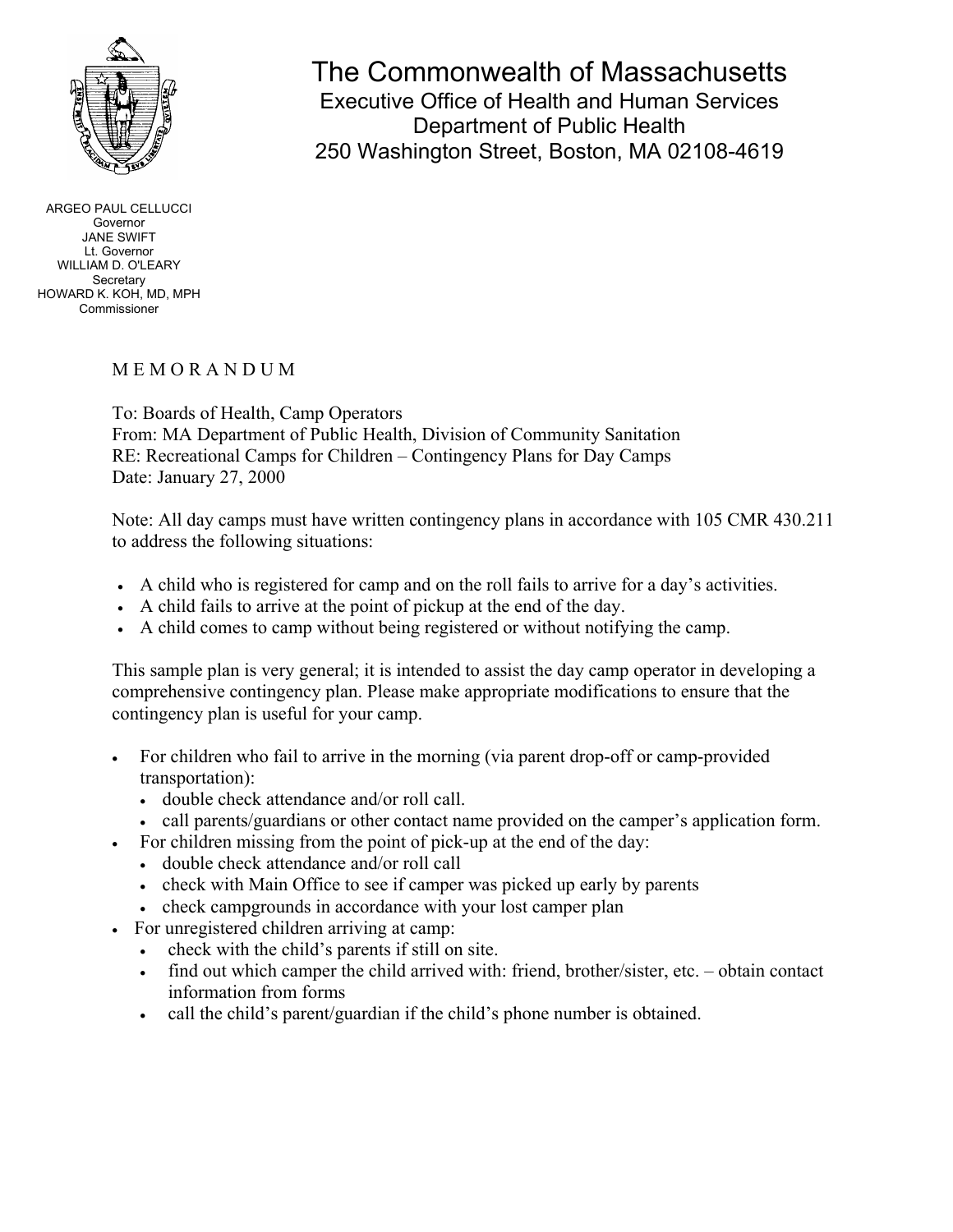### Memorandum

To: Boards of Health, Camp Operators From: MA Department of Public Health, Division of Community Sanitation Re: Recreational Camps for Children – Disaster Plan Date: January 27, 2000

Note: All recreational camps for children must have a written disaster plan, in accordance with 105 CMR 430.210(B). The plan must include arrangements for transporting individuals from the camp to emergency facilities. The staff must be advised of the procedures in the plan.

This sample plan is very general; it is intended to assist the camp operator in developing a comprehensive disaster plan. Each building is unique in character and in operation; any such characteristics should be included. Please make appropriate modifications to ensure the plan is useful for your camp, including directions for leaving facility buildings, designated meeting areas, the use of communication systems, e.g., intercoms, and emergency response numbers.

# **General**

- If advised by authorities to evacuate an area, do so immediately.
- Explain all means of notifying occupants to evacuate or retreat to shelter, e.g., intercom, alarms, etc.
- Describe arrangements for transporting campers and staff from the camp to emergency facilities, including, but not limited to, emergency shelters.

# **Tornado or High Winds**

- Go to a basement (if available) or to interior rooms and halls on the lowest floor. Stay away from glass enclosed places or areas with wide-span roofs, such as an auditorium or lodge. Crouch down against the floor and cover the back of your head and neck with your hands.
- If no suitable structure is nearby, lie flat in the nearest ditch or depression and use your hands to cover your head.

# **Flash Flood**

- Evacuate low-lying areas go to higher ground.
- Avoid small rivers or streams, low spots, canyons, dry riverbeds, etc.
- Do not try to walk through flowing water more than ankle deep.
- If in a vehicle: Do not drive through a flooded area, even if it looks shallow enough to cross.

# **Lightning**

*When inside* 

- Avoid using the telephone (except for emergencies) or other electrical appliances.
- Do not take a bath or shower.

# *When outside*

• Go to safe shelter immediately.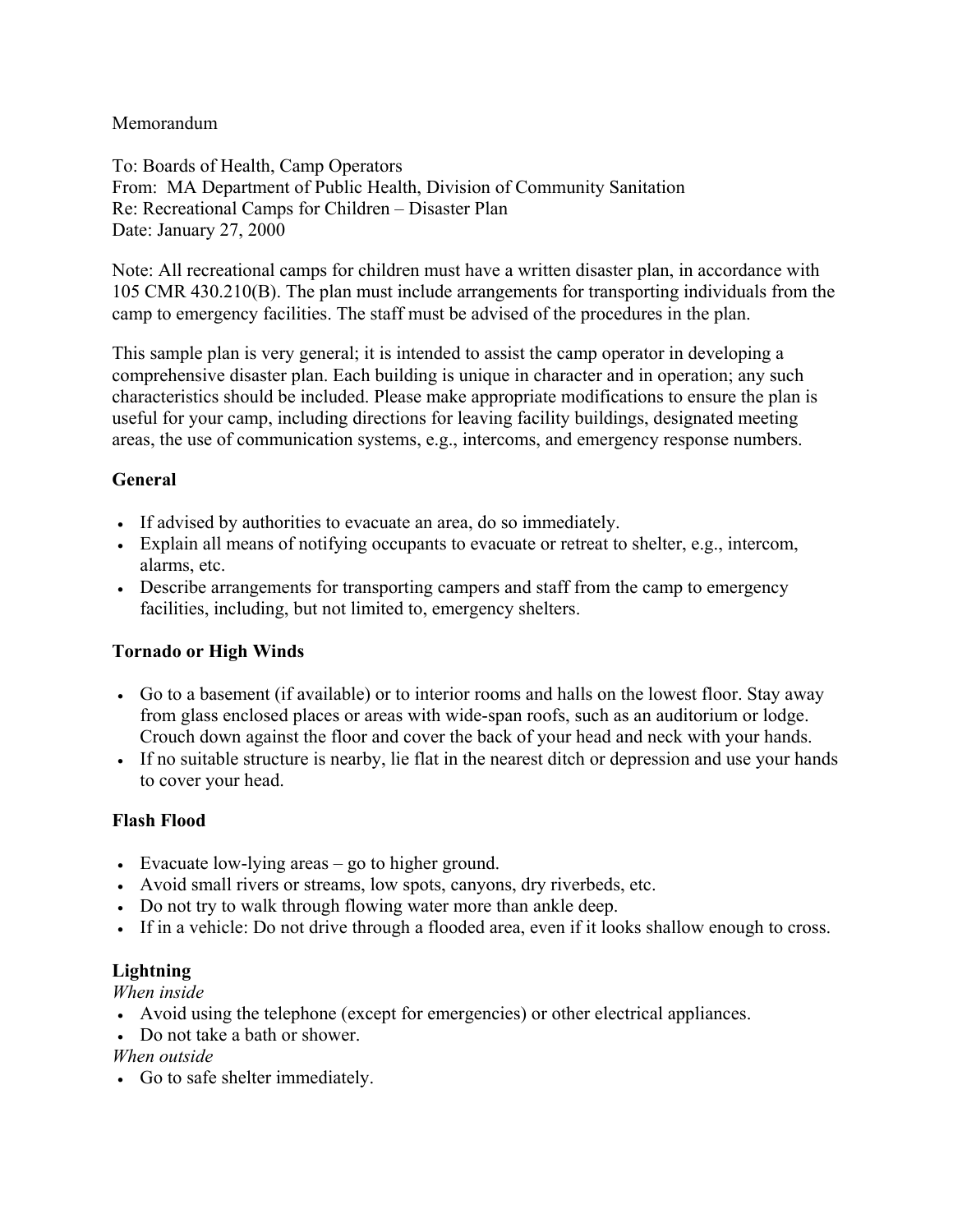- If boating or swimming, get out of the water immediately and move to a safe shelter away from the water.
- If in a wooded area, seek shelter under a thick growth of relatively small trees.
- If you feel you hair standing on end, squat down with your head between you knees. Do not lie flat.
- Avoid isolated trees or other tall objects, bodies of water, sheds, or fences.

# **Wildfire**

- Listen to local radio or television stations for updated emergency information.
- Follow the instructions of local officials. Wildfire can change direction and speed suddenly. Local officials will be able to advise you of the safest escape route, which may be different than you expect.
- If you are trapped, crouch in a pond or river. You cannot outrun a fire.
- Lie flat and cover your body with wet clothing or soil.
- If water is not around, look for shelter in a cleared area or among a bed of rocks.
- Breathe the air close to the ground through a wet cloth to avoid scorching lungs or inhaling smoke.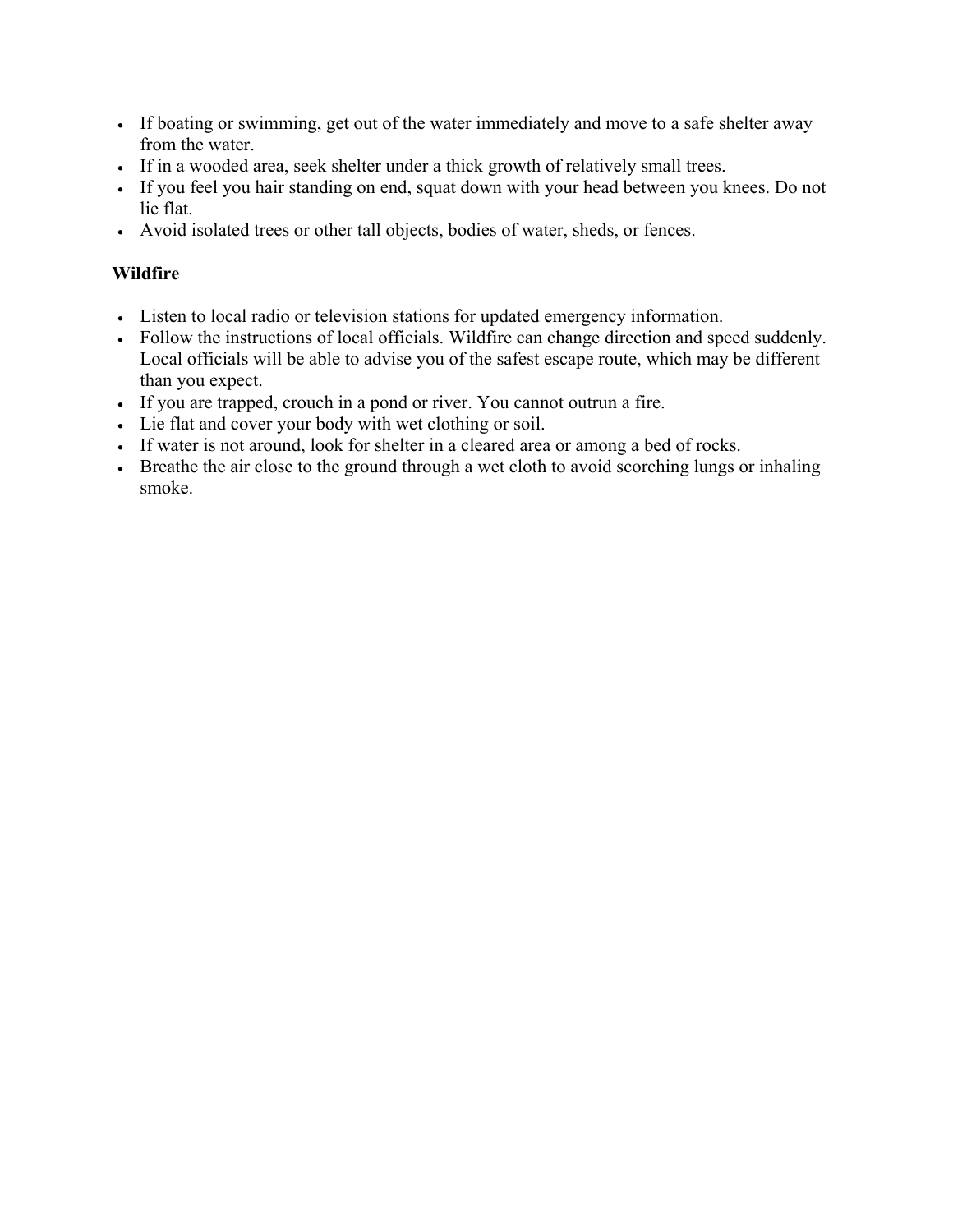To: Boards of Health, Camp Operators From: MA Department of Public Health, Division of Community Sanitation Re: Recreational Camps for Children – Discipline Policy Date: January 27, 2000

Note: All recreational camps for children must have a written policy describing the camp's procedures for disciplining campers in accordance with 105 CMR 430.191(B). The following is a guideline to assist the camp in developing a comprehensive discipline policy; adjustments should be made so the policy is suitable for each individual camp. Discipline policies in Residential (overnight) Camps will differ from those in day, travel, and sports camps; however, all of the following must be addressed. Discipline policies must be reviewed with all camp staff.

- Corporal punishment, including spanking, is prohibited.
- No camper shall be subjected to crude or severe punishment, humiliation, or verbal abuse.
- No camper shall be denied food or shelter as a form of punishment.
- No child shall be punished for soiling, wetting or not using the toilet.
- The policy must explain the camps methods of discipline, e.g. "Time-outs" from activities, sent to Camp Directors Office, etc.
- Inappropriate disciplinary techniques shall be discussed with, and avoided by, staff and/or counselors.
- A record should be kept of camper misbehavior, noting date, time, and campers/staff involved in the incident.
- Notification of parents in the case of consistent problems with a camper(s).
- In a Residential Camp, explanation should be given as to what may warrant a camper being sent home.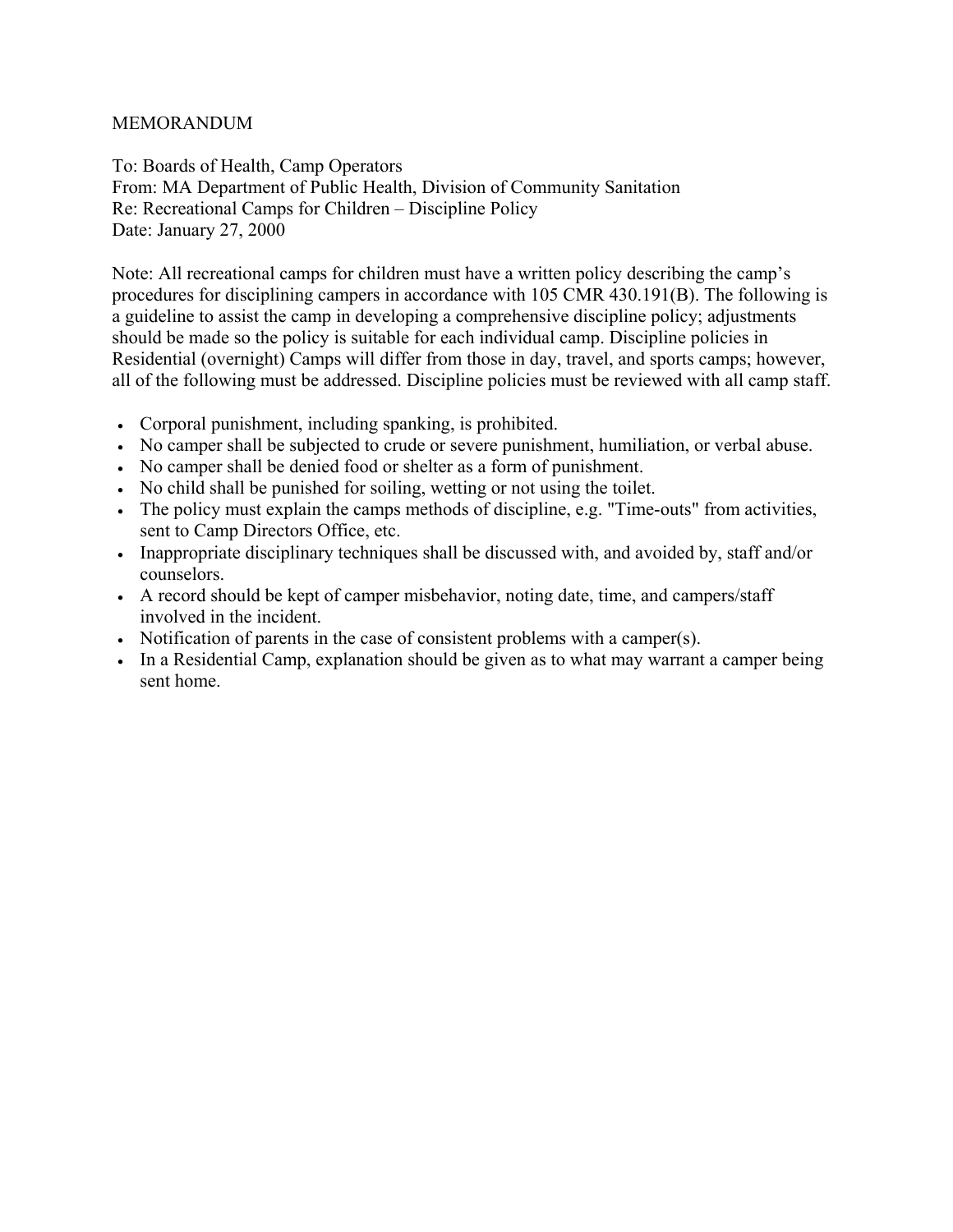To: Boards of Health, Camp Operators From: MA Department of Public Health, Division of Community Sanitation Re: Recreational Camps for Children - Guidelines to Develop a Fire Evacuation Plan Date: January 27, 2000

Note: All recreational camps for children must have a written fire evacuation plan. The plan must be approved by the local fire department in accordance 105 CMR 430.210(A).

This sample plan is very general; it is intended to assist the camp operator in developing a comprehensive fire safety plan. Each building is unique in character and in operation; any such characteristics should be included in the fire safety plan. Please make appropriate modifications to ensure that the fire evacuation plan is useful for your camp, including directions for leaving facility buildings, designated meeting areas, the use of communication systems, e.g., intercoms, and emergency response numbers.

- The plan must indicate the frequency of fire drills to be held during the camping session. Fire drills must be held within the first 24 hours of the beginning of each camping session.
- The plan shall identify the number of staff and the number of children. The plan should assign staff to be charge of specific areas. Staff and counselors will, under no circumstances, leave the campers that are under their direct care.
- Identify all means of egress.
- Explain all means of notifying occupants to evacuate, e.g., intercom, alarms, etc.
- Provide detailed instructions for contacting emergency personnel (fire department).
- Designate an outside area for campers and staff to gather. This area should be far enough away from buildings so as not to interfere with fire department operations. At the designated area, assigned staff should conduct a roll call. Campers must remain in designated areas until the fire drill/alarm has ended.
- Include a narrative of occupant response to a fire, i.e., how should staff respond in a fire condition?

*Example*:

- Notify anyone in the immediate area of danger
- Close doors to confine fire/smoke, but do not lock them
- Activate or request that someone else activate the fire alarm
- Evacuate the building, assist campers and other staff under your direction
- Call the fire department (911 or other emergency number) and give them the following information:
- Building name and address
- Nearest cross street
- Location of fire in the building
- Known information about the fire/smoke
- Call-back telephone number
- Do not hang up until the emergency services operator does so
- Use a fire drill checklist to assist you in the process and to document that fire drills have been performed.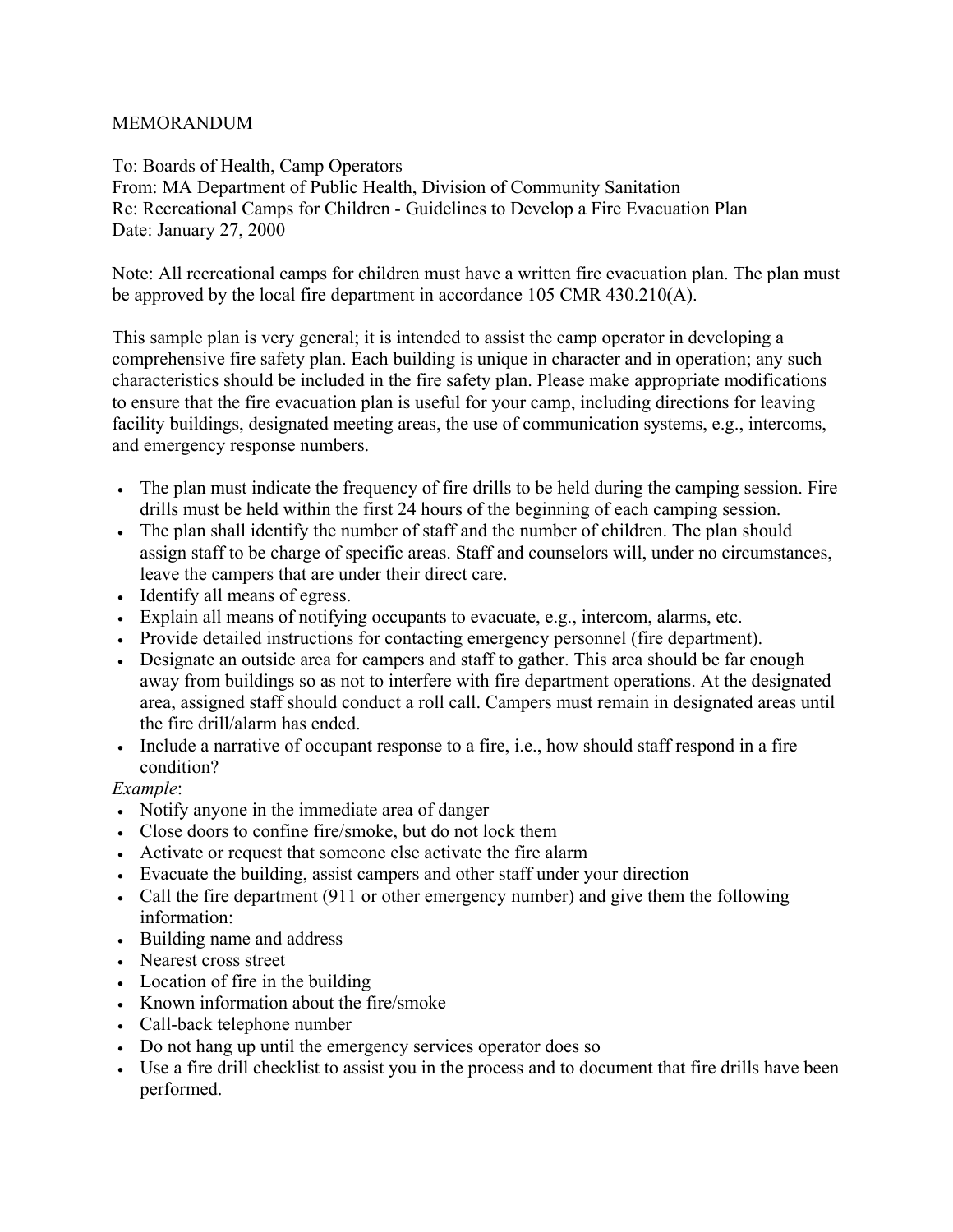To: Boards of Health, Camp Operators From: MA Department of Public Health, Division of Community Sanitation Re: Recreational Camps for Children – Lost Camper Plan Date: January 27, 2000

**Note:** All recreational camps for children must have a written lost camper plan in accordance with 105 CMR 430.210(C). The lost camper plan must be kept on file. All staff shall be trained in the procedures contained in the plan. Time is a critical factor in a search for a missing person.

This sample plan is very general. Please make appropriate modifications to ensure that the lost camper plan is useful for your camp, including adding the use of facility buildings, communication systems, e.g., intercoms, and emergency response numbers.

During a lost camper search, one person must be in charge of the entire search to avoid confusion and wasted time. This should be the most senior-trained person, such as a head counselor or camp operator.

- Report the missing camper to the main office, including the following information:
- Camper's name and age
- Last place the camper was seen
- What the camper was wearing
- Other information that could be helpful
- Use a predetermined signal to alert all staff that a person is missing. Lifeguards must clear the swimming areas. Using a communication system, if available, ask the camper to report to a designated area.
- Conduct a search of bathrooms, showers, locker rooms, missing camper's cabin or tent and other camp areas.
- A common practice is to move all campers to one central location to do an accurate head count or roll call.
- Camp staff should search assigned areas to ensure the camp and surrounding areas are searched.
- If the camper was last seen near water, lifeguards must search the entire waterfront
- Check office records to determine if the camper was picked up by parents or made other special arrangements. If not, contact the parents/guardian to determine if the child was picked up without notifying the camp office.
- Notify emergency personnel (911, if available) if the camper is not found immediately or if the camper requires emergency medical intervention.

The search must continue until all campers are accounted for.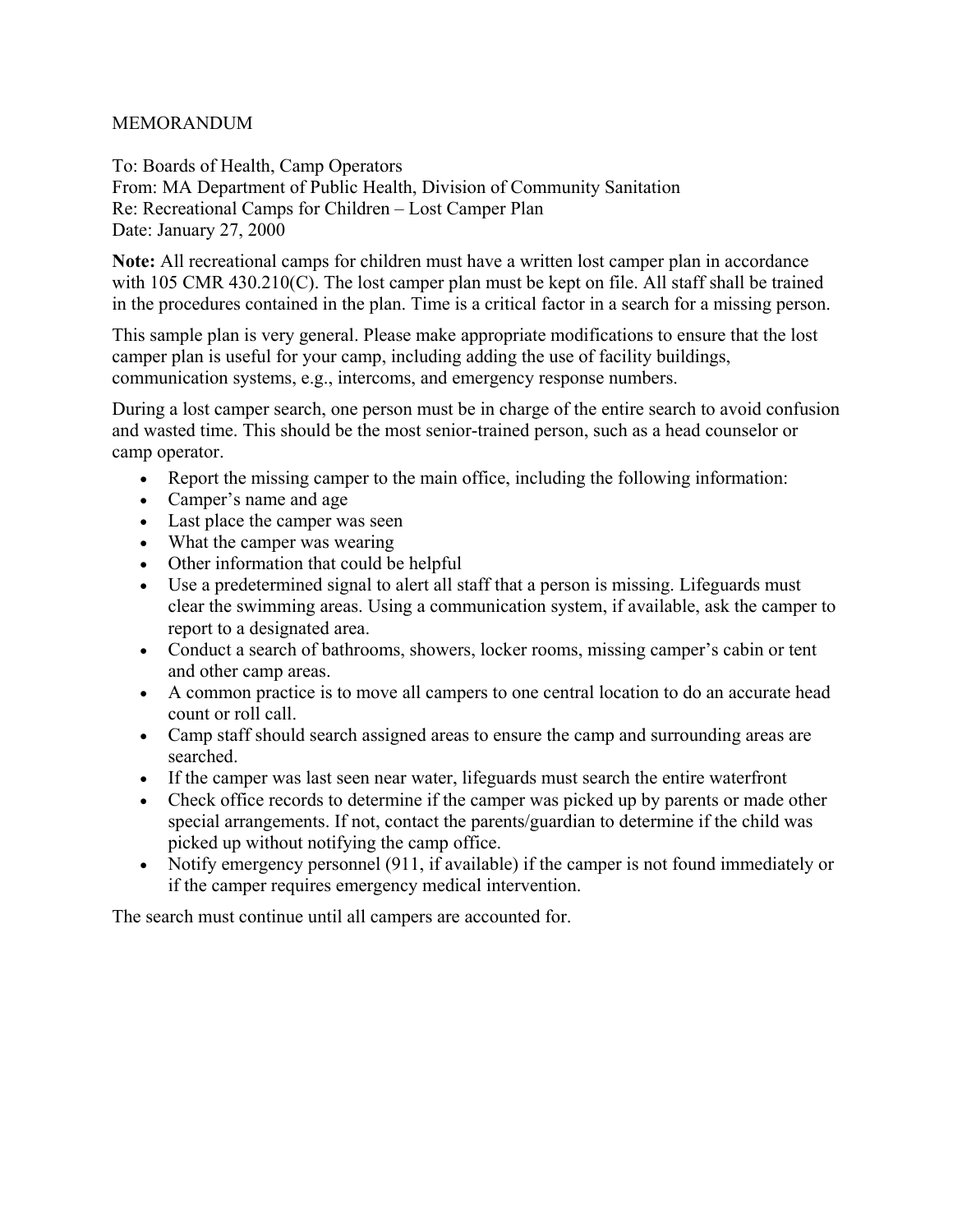To: Boards of Health, Camp Operators From: MA Department of Public Health, Division of Community Sanitation Re Recreational Camps for Children – Lost Swimmer Plan Date: January 27, 2000

**Note:** All recreational camps for children which include swimming in the camp activities must have a written lost swimmer plan in accordance with 105 CMR 430.210(C). The lost swimmer plan must be kept on file. All staff shall be trained in the procedures contained in the plan. Time is a critical factor in a search for a missing swimmer.

This sample plan is very general. Please make appropriate modifications to ensure that the lost swimmer plan is useful for your camp, including adding the use of facility buildings, communication systems, e.g., intercoms, and emergency response numbers.

During a lost swimmer search, one person must be in charge of the entire search to avoid confusion and wasted time. This should be the most senior-trained person (preferably someone trained in open water rescue), such as the aquatics director.

#### **Missing Swimmer Procedure**

- Use a predetermined signal to alert all staff that a person is missing. Lifeguards must clear the swimming areas. Using a communication system, ask the camper to report to the main lifeguard area, since the camper may have left the area.
- Contact emergency personnel, such as the local fire department, police or search and rescue squad. Notify the dispatcher that you have a possible lost swimmer. Delays in contacting emergency numbers (911, if available) must be avoided. It is better to cancel an emergency call once the swimmer is safe than to delay a call that might save the swimmer.
- Adult counselors may help search shallow areas; trained lifeguards should search deeper areas. Other staff should check bathrooms, showers, locker rooms, missing camper's cabin or tent and other camp areas.
- A common practice is to move all campers to one central location to do an accurate head count or roll call.
- Lifeguards must continue to search the entire waterfront
- The search must continue until all campers are accounted for.
- The person in charge of the search should have a list of staff conducting searches in assigned areas. Account for the staff to avoid the need for a double rescue. Staff conducting the search (including lifeguards) should use the buddy system.
- The person in charge of the rescue should interview the person who reported the missing swimmer; information about the swimmer's last known location, etc. is used to direct the search.
- All lifeguards search the swimming area, starting where the missing camper was last seen. Make sure to look under docks, piers, rafts, and other potentially dangerous locations.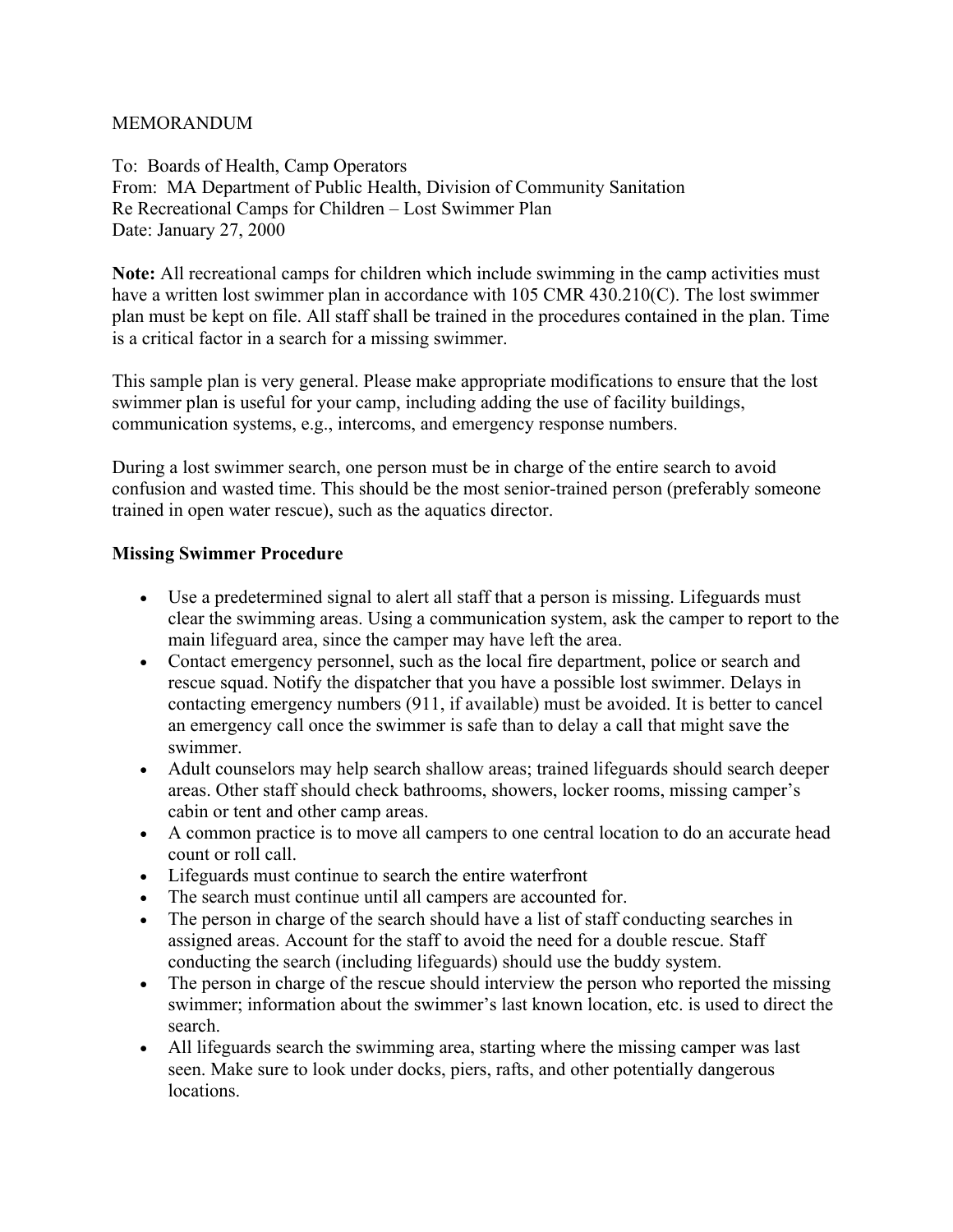• At waterfront facilities such as state parks, staff may have to check other playgrounds, campsites, and wooded areas.

# **Searching Shallow-Water Areas**

- To search shallow-water areas with pool water clarity, adult volunteers or nonlifeguarding staff members should link arms or hold hands and form a line in the water.
- One lifeguard should serve as a lookout standing above the water level (on a dock, raft, etc.) with rescue equipment in case a searcher gets in trouble or the missing swimmer is found.
- The shortest person should be in the shallowest water, and the tallest person should be in water that is no more than chest deep.
- The whole line slowly moves across the area together. Start where the lost camper was last seen. One lifeguard should be assigned to oversee this part of the search.
- As the search line moves forward, the searchers gently sweep their feet across the bottom with each step.
- The searchers must not go deeper than chest-deep water. Only trained lifeguards should search deeper areas.

# **Searching Deep Water Areas**

Use the American Red Cross "deep water line search" to search for lost swimmers in water that is greater than chest deep. It is outlined below:

- Several lifeguards, wearing masks and fins, form a straight line, no more than an arm's length from each other. One lifeguard serves as a lookout standing above the water level (on a dock, raft, etc.) with rescue equipment in case a searcher gets in trouble or the missing swimmer is found.
- On command from the lead lifeguard, all searchers do the same surface dive (either feet first or headfirst) to the bottom and swim forward a set number of strokes (usually three).
- If the water is murky, the searchers search the bottom by sweeping their hands back and forth in front of them, making sure to cover the entire area.
- Return to the surface as straight up as possible. At the surface, the line backs up, the lead lifeguard checks to make sure all searchers are accounted for, the line reforms, and on command from the lead lifeguard, dives again.
- Repeat this procedure until the entire swimming and diving area has been searched in one direction. Make sure not to miss any areas on the bottom when you dive and resurface.
- The searchers then repeat the pattern at a 90-degree angle to the first search pattern.
- If the missing swimmer is not found in the swimming and diving areas, expand the search to nearby areas. Consider the effects of any currents.
- Continue to search until the missing person is found or until emergency personnel arrive.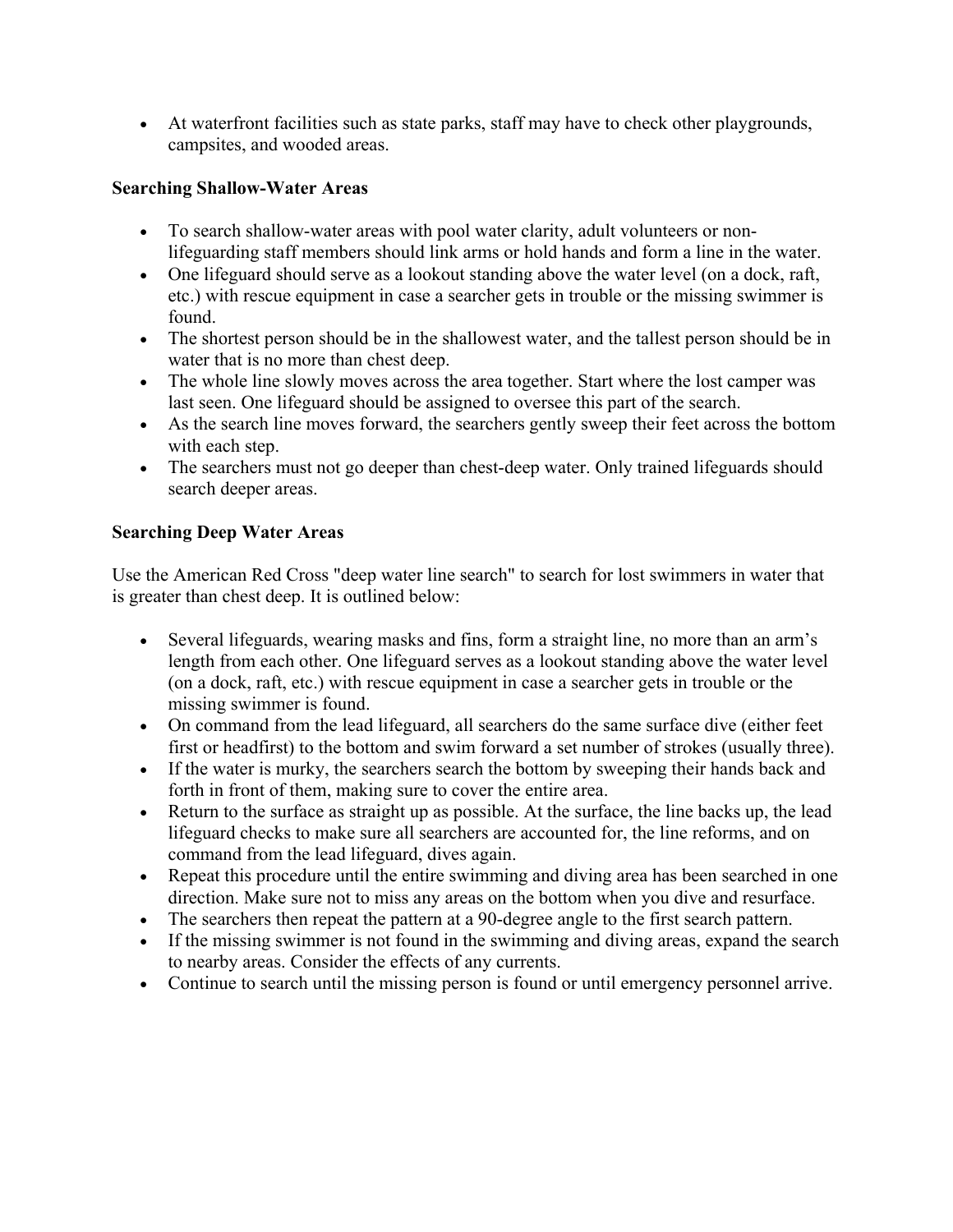- **To:** Camp Operators, Boards of Health
- **From:** MA Department of Public Health, Division of Community Sanitation
- **Re:** Recreational Camps for Children Guidelines to Develop a Camp Health Care Policy
- **Date:** February 1, 2000

**Note:** All camps must have a written medical policy that is approved by the local board of health and by the camp health care consultant in accordance with 105 CMR 430.159(B). Each full-time staff member must receive a copy of the policy and be trained during staff orientation on the implementation of the policy and specifically on infection control procedures. Additionally, prior to admitting a child to camp, the parents must be provided with a copy of the following sections:

- Care of mildly ill campers
- Administration of medications
- Procedures for providing emergency health care

A complete copy of the camp health care policy must be provided to parents upon request.

This sample plan is very general; it is intended to assist the camp operator in developing a comprehensive health care policy. Each camp is unique in character and in operation; any such characteristics should be included. Please make appropriate modifications to ensure the plan is useful for your camp.

#### *Health Care Consultant:*

- Name
- Address
- Telephone

#### *Health Care Supervisor(s):*

• Include others approved by the Health Care Consultant to administer medications:

#### E*mergency Telephone Numbers:*

- Fire
- Police
- Rescue/Ambulance
- Poison Control Center
- Hospital(s) utilized for emergencies
- Name
- Telephone
- Address